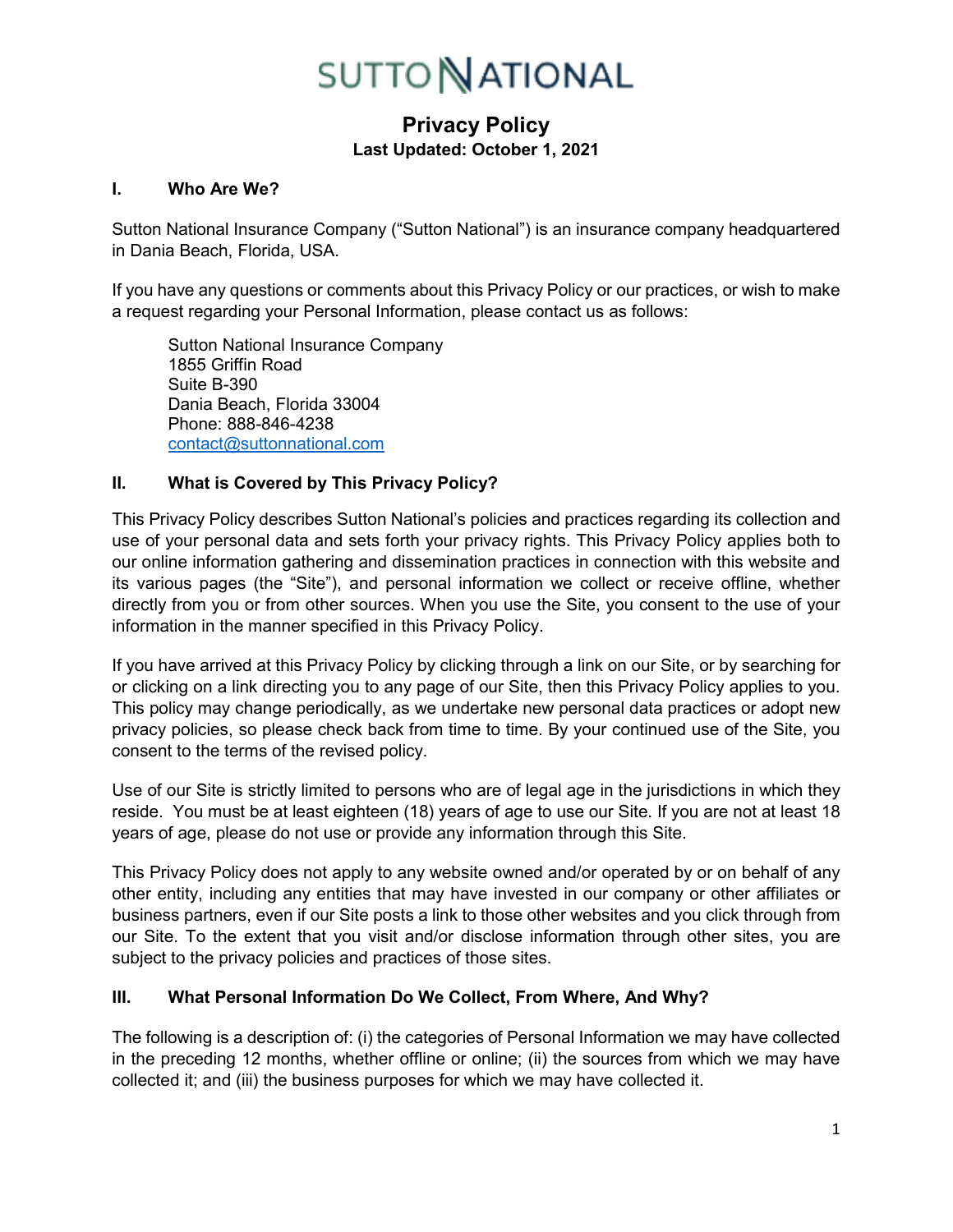## **A. Information we do NOT knowingly collect.**

We do not knowingly solicit, collect, or receive information from or about minors (under the age of eighteen) or persons residing outside the U.S.A.

## **B. Information that You provide to us directly.**

## *Through our Site or for Customer Service*

You may choose to voluntarily submit or otherwise disclose personal information to us (*e.g*., name, email address, phone number, and a personalized message about your inquiry), through the "Contact Us" features on our Site, or through mail, e-mail, telephone, fax or electronically. If you initiate contact or correspond with us, we may keep a record of your contact information and correspondence, whether oral or written, and we reserve the right to use your contact information, and any other information that you provide to us in your message, to respond thereto or to offer customer service and attempt to resolve your request or inquiry.

If you wish to change or correct any information voluntarily submitted to us, please do so by contacting us in the manner described above.

# *When Applying for our Product or Creating a Contract with Us*

You may submit information to us when you apply for services or products that we offer and/or create an account with us. This information typically includes your name, email address, address, phone number, date of birth, social security number, income information, and account information, bank account information, login and passcode, lawsuit or judgment information, insurance information, etc. We use this information to respond to your inquiries and requests; provide support services to you; assess your satisfaction with our services; protect against and detect fraud in relation to your contract. We use this information to determine whether to issue a contract and to administer contracts when issued. We may need similar information to change the owner designation of the contract, support a change of address, or other administrative requirements.

## *Disbursing Proceeds to You*

If we are paying a claim for one of our products, we or our delegees may collect certain information about you or your name, contact information, address, bank account information, and other related facts. We use this information to administer contracts when issued, to determine when you are eligible for payment on a claim, and to make payments on claims.

## *When Applying for a Job with Us*

You may choose to voluntarily submit information to us when you apply to work for us as an employee or independent contractor. This information typically includes your name, email address, address, phone number, resumé (including but not limited to, employment history, education information, skills, interests). We use this information to evaluate your application.

# **C. Information from Third Parties acting on your behalf.**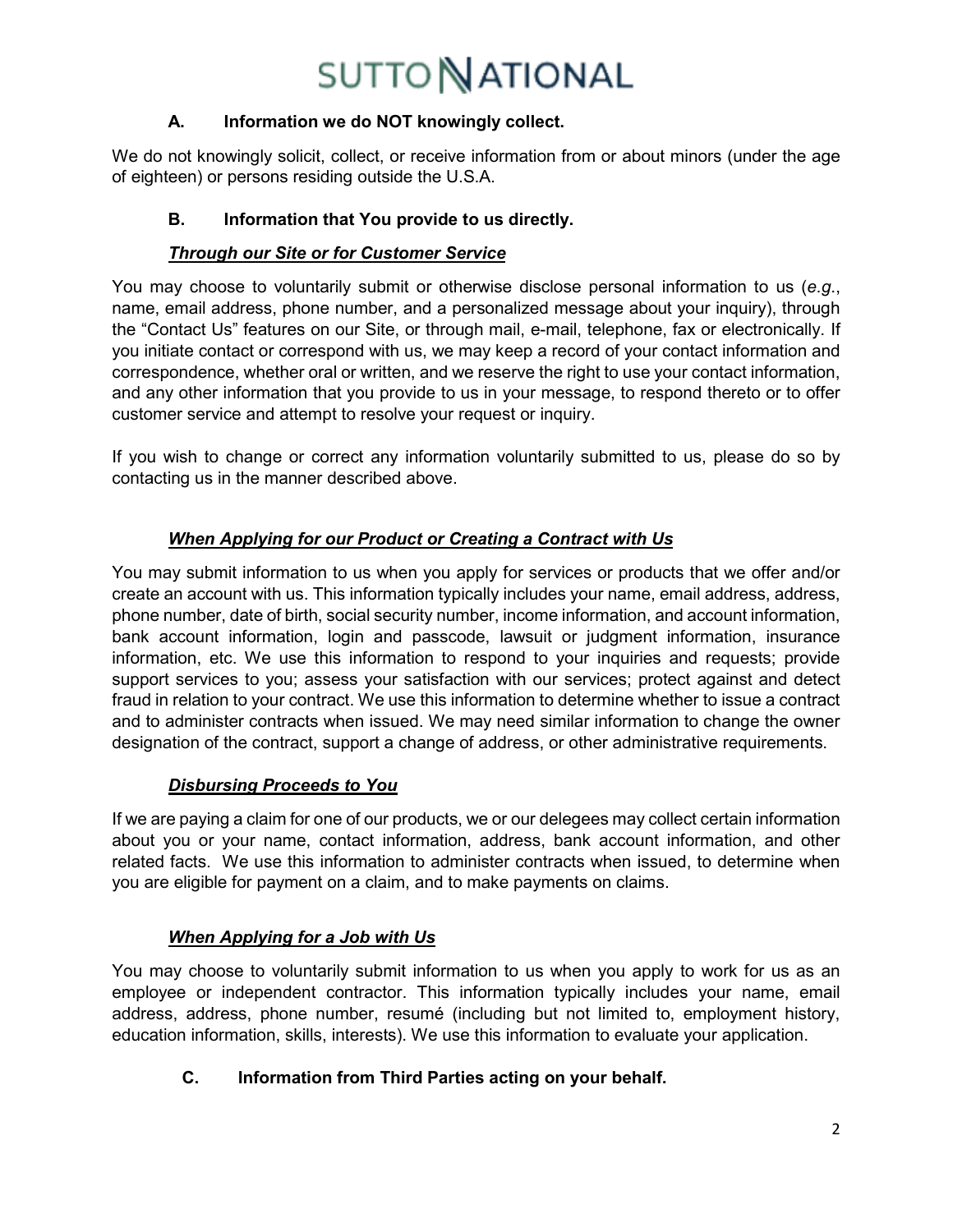We may receive and maintain personal information (*e.g*., name, address, telephone number, email address, date of birth, social security number, account numbers, account balances, account values, investments, financial or banking information.) contained in communications with someone other than you, such as your spouse, power of attorney, authorized representative, custodians or your attorney.

# **D. Information we receive from our Service Providers.**

We receive and maintain personal information from our Service Providers. Service Providers are persons or entities that we contract with to provide a material service in connection with property and casualty insurance products. Information that we typically may receive includes IP address, web activity, geolocation, residential address, phone number, financial information, letter vendors, bankruptcy activity letter correspondence, and email communications.

## **E. Information automatically collected by Use of this Site.**

As with most websites, our Site automatically collects certain information during a user's visit to the Site. The information may include internet protocol (IP) addresses, the location where the device is accessing the internet, browser type, operating system and other information about the usage of the Site, including a history of pages viewed. We use this information to improve the Site's design, estimate user volume and usage patterns, speed up searches, and improve the user experience by customizing options and recognizing return users. We may also use this information to help diagnose problems with our server and to administer our website, analyze trends, track visitor movements, and gather broad demographic information that assists us in identifying visitor preferences. More specifically:

# **(i) IP Address**

Each time you visit our Site, we may automatically collect your internet protocol (IP) address and the web page from which you came. In order to administer and optimize the Site for you and to diagnose and resolve potential issues with or security threats to our Site or to the company, we may use an IP address to help identify users and to gather broad demographic information about them.

# **(ii) Cookies, Pixel Tags, and Web Beacons**

Cookies (browser or flash) are small files that a site or its service provider transfers to your device through your web browser (if you allow) that enables the site's or service provider's systems to recognize your browser and capture and remember certain information. We use cookies to optimize Site functionality and improve a user's experience while navigating through the Site. Most or all browsers permit you to disable or reject cookies. You can do this by adjusting your preferences in the browser. **You can also click on the "Privacy and Cookies Policy" banner at the bottom of the Site and adjust Cookie Settings to accept or reject certain cookies used by our Site.**

Our Site may incorporate "pixel tags," "web beacons," or similar tracking technologies (collectively, "pixel tags") that track the actions of Site users. Pixel tags are used to collect information, such as the internet service provider, IP address, the type of browser software and operating system being used, the date and time the Site is accessed, the website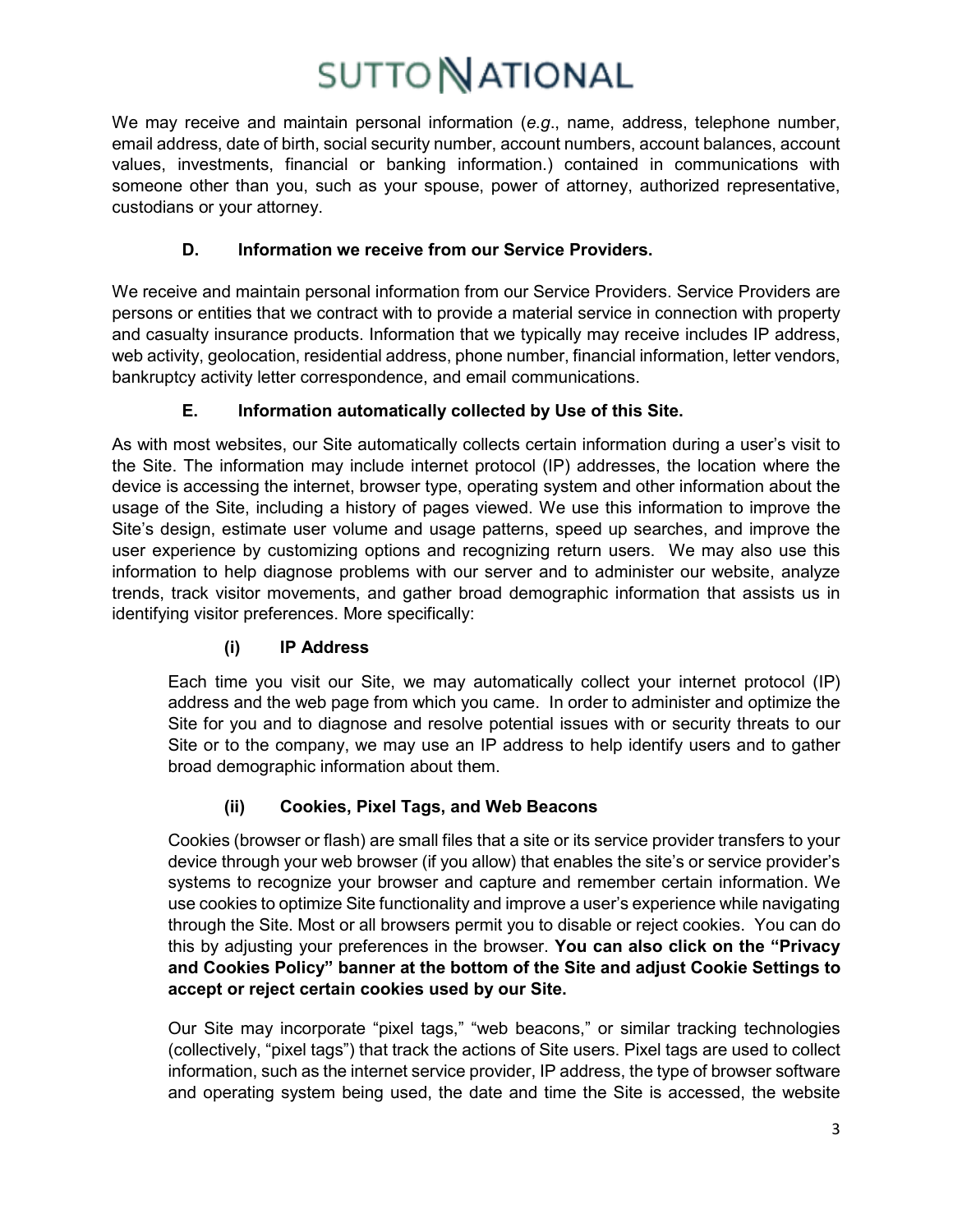address, if any, from which a user linked directly to the Site and/or the website address, if any, to which the user travels from the Site and other similar traffic-related information.

We may aggregate information collected from Site visits by various users to help us improve the Site and the services that we provide through the Site.

## **(iii) Do Not Track**

Our Site tracks when visitors to our website enter through a marketing landing page. The Site also keeps a record of third-party websites accessed when a user is on our Site and clicks on a hyperlink. But we do not track users to subsequent sites and do not serve targeted advertising to them.

## **(iv) Analytics Information**

Web servers for the Site may gather certain anonymous navigational information about where visitors go on our Site and information about the technical efficiencies of our Site and services. Anonymous information does not directly or indirectly identify, and cannot reasonably be used to identify, a particular individual. Examples of anonymous information may include certain information about the internet browser, domain type, service provider and IP address information collected through tracking technologies and aggregated or deidentified data. We use anonymous analytics information to operate, maintain, and provide to you the features and functionality of the Site.

We use Google Analytics ("GA") and other analytics tools for aggregated, anonymized website traffic analysis. In order to track session usage, Google drops a cookie with a randomly generated ClientID in a user's browser. This ID is anonymized and contains no identifiable information like email, phone number, name, etc. We also send Google IP Addresses. We use GA to track aggregated website behavior, such as what pages a user looked at, for how long, etc. This information helps us improve the user experience and determine Site effectiveness. You have the option to delete your cookies and/or install the [Google Analytics Opt-Out Browser Add-On.](https://tools.google.com/dlpage/gaoptout) (https://tools.google.com/dlpage/gaoptout).

## **IV. What Personal Information Do We Share with Others?**

# **A. We Do Not Sell Personal Information.**

We do not sell any of your Personal Information. Except as described in this Privacy Policy, we also do not disclose to third-parties information about your visits to our Site. **Accordingly, Sutton National has not sold Personal Information since the acquisition of the company on January 1, 2019, by its new owners.**

We do not knowingly collect and do not, and will not, sell Personal Information of minors under 18 years of age without first obtaining affirmative authorization.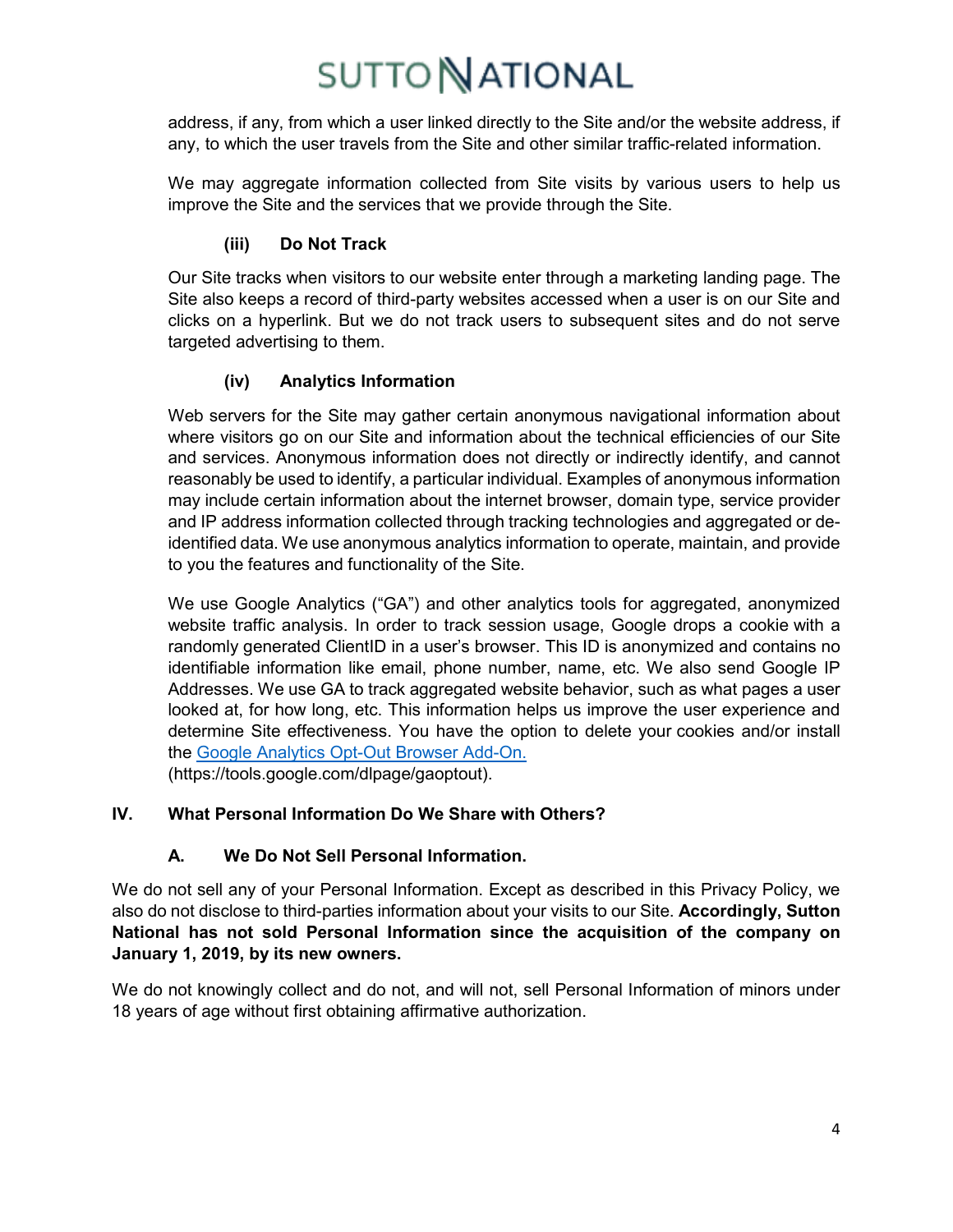## **B. Sharing Information with our Affiliates and Service Providers.**

We may share your non-public personal information and other information that we have collected with our affiliates and Service Providers.

Service Providers are persons and entities that we contract with to provide us a material service in connection with our business activities. Our Service Providers include law firms, accounting firms, accounts receivable management companies, data analytics companies, location service companies, delivery services, technological support companies, banks, or other financial institutions.

In connection with providing business services to us, one or more of our Service Providers may have access to your non-public personal information. This personal information will not be used for any purpose other than as reasonably necessary to perform a business purpose that we authorize, and it will not be further used by the Service Provider or disclosed to any Third Party.

# **C. Sharing Information with our Investors.**

We may share your non-public personal information and other information that we have collected with entities that invest in our company. This information may include a name, address, phone number, e-mail address, date of birth, social security number, financial or banking information, credit information, account numbers, account balances, payment information, information contained on credit, service, or product applications, insurance applications or claims, etc.

An investor may have access to, receive, or use this information for purposes of auditing, risk management, and in connection with the shared services the investor offers to us as a portfolio company, including accounting, legal, capital markets, data analytics, human resources, information technology and marketing services.

# **D. Sharing Personal Information at Your Direction.**

We may share your personal information with Third Parties to whom you authorize us in advance to intentionally disclose to or allow to use your personal information in connection with the services that we provide.

# **E. Sale of our Company or Company Assets.**

In the event of a sale, assignment, liquidation, or transfer of our assets or of any portion of our business, we reserve the right to transfer any and all information that we collect from individuals, or that we otherwise collect in connection with use of the Site, to unaffiliated third party purchasers.

# **F. Monitoring, Law Enforcement and Legal Requests.**

We reserve the right, at all times, to monitor, review, retain and/or disclose any information, including non-public personal information, as may be necessary to satisfy any applicable law, regulation, legal process or governmental request or to cooperate with or comply with requests from law enforcement and other authorities. We may also use such personal information if required to internally investigate fraud or when it is necessary to protect the Site, the company, our affiliates, or others.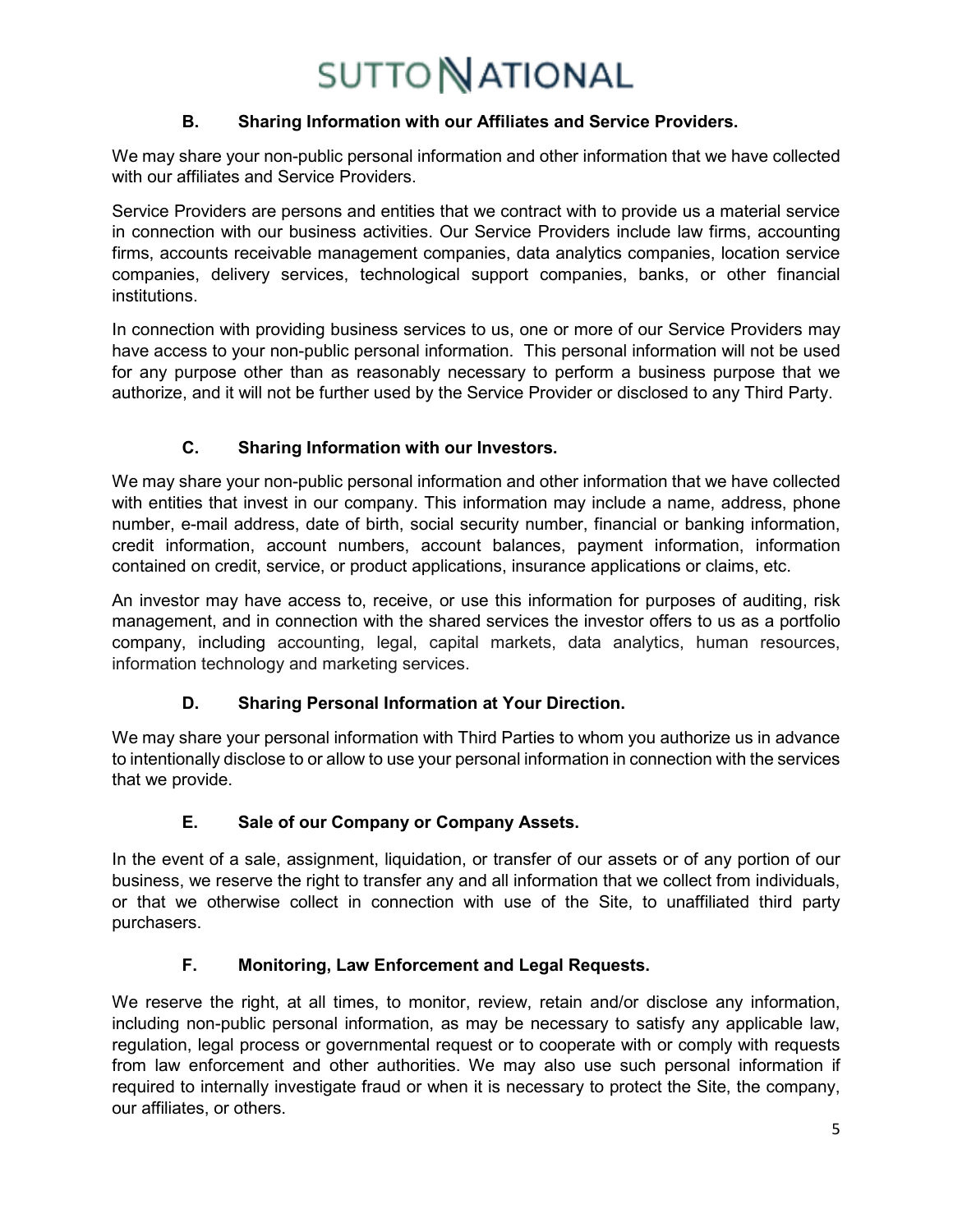## **G. Our Internal Use and Research**

We reserve the right to use and disclose de-identified information; anonymized information; aggregated information or publicly available information that has not been combined with nonpublic personal information for purposes including, but not limited to, our own internal use, data mining, and research.

## **V. How Do We Protect Personal Information?**

We take reasonable security procedures and practices appropriate to protect personal Information from loss, misuse, unauthorized access, disclosure, alteration and destruction. We maintain physical, electronic and procedural safeguards designed to protect against the unauthorized disclosure of personal information, and personal information is disposed of properly and securely utilizing industry standards. Our data security policies and practices are periodically reviewed and modified as necessary.

### **VI. Terms of Use**

Please also visit our Terms of Use section establishing the use, disclaimers, and limitations of liability governing the use of our Site.

### **\*\* THE INFORMATION BELOW APPLIES TO CALIFORNIA RESIDENTS \*\***

#### **VII. Your Rights Under The California Consumer Privacy Act.**

## **A. The CCPA and "Personal Information."**

The California Consumer Privacy Act ("CCPA"), effective as of January 1, 2020, grants privacy rights to California consumers in connection with their Personal Information.

Personal Information ("PI") is "information that identifies, relates to, describes, is capable of being associated with, or could reasonably be linked, directly or indirectly, with a particular consumer or household."

A consumer has rights regarding his/her PI when dealing with a covered business, including:

- A right to know what PI is collected regardless whether electronically or orally, used, shared or sold by the business;
- A right to access PI collected and retained by the business;
- A right to require businesses and, by extension, their service providers, to delete PI, subject to certain exceptions;
- A right to opt-out of the business' sale of PI; and
- A right to non-discrimination in terms of pricing or service for choosing to exercise a privacy right under the CCPA.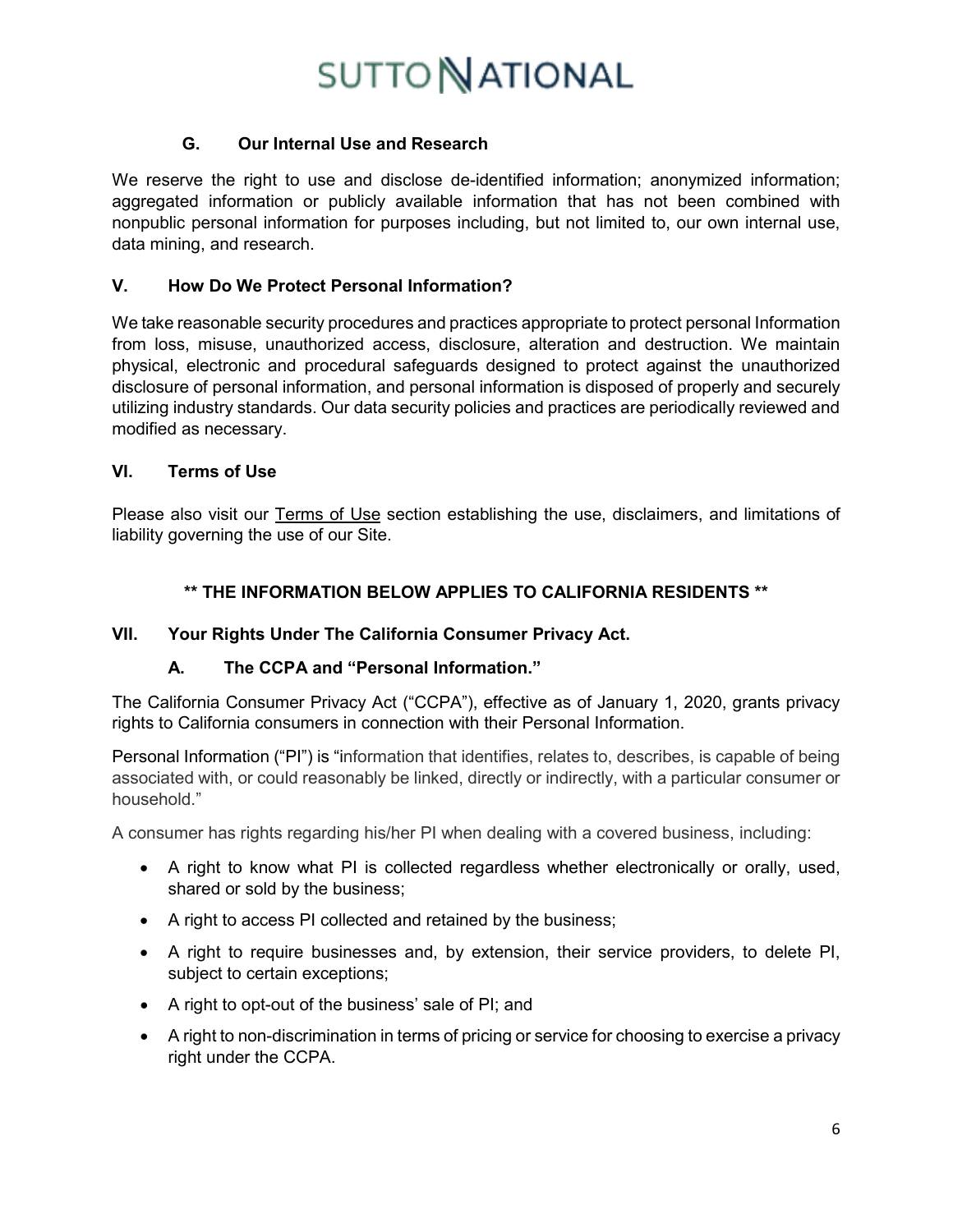## **B. Consumer Right to a Notice of Collection.**

A business subject to the CCPA must, at or before the point of collection of PI, inform a consumer as to the categories to be collected and the purposes for which it shall be used. A service provider that receives or collects PI on behalf of, or at the direction of, a covered business may not be required to provide a notice of collection.

## **C. Consumer Right to Know.**

A covered business must disclose in its privacy policy the PI it has collected, sold, or disclosed for a business purpose in the past 12 months.

**Collection**: A business must disclose the following in response to a verifiable request:

- The categories of PI the business has collected about the consumer;
- The categories of sources from which that PI was collected;
- The business or commercial purpose for collecting or selling PI;
- The categories of third parties with which the business shares PI; and
- The specific pieces of PI the business has collected about the consumer making the request;

**Sale**: A business that sells PI or discloses it for a business purpose must disclose, in response to a verifiable request, the following:

- The categories of PI collected about the individual consumer
- The categories of PI the business sold about the individual consumer, and the categories of third parties to which it was sold. Or, if the business has not sold any of the consumer's PI, it must state that fact.
- The categories of PI the business has disclosed about the individual consumer for a business purpose. Or, if the business has not disclosed the consumer's PI for a business purpose, it must state that fact.

## **D. Consumer Right to Delete Directed to a Covered Business.**

A California consumer has the right to request that a covered business delete his/her PI, subject to certain exceptions. Once a request is reasonably verified by the covered business, the PI requested to be deleted must be removed from the records held by that business. The business must also direct its Service Providers with whom the information was shared to also delete the information, unless it is subject to an exception.

A request to delete may be denied if retaining the information is necessary for the business or its Service Providers to:

1. Complete the transaction for which it collected the PI, provide a good or service requested by the consumer, take action reasonably anticipated within the context of the ongoing business relationship with the consumer, or otherwise perform a contract with the consumer.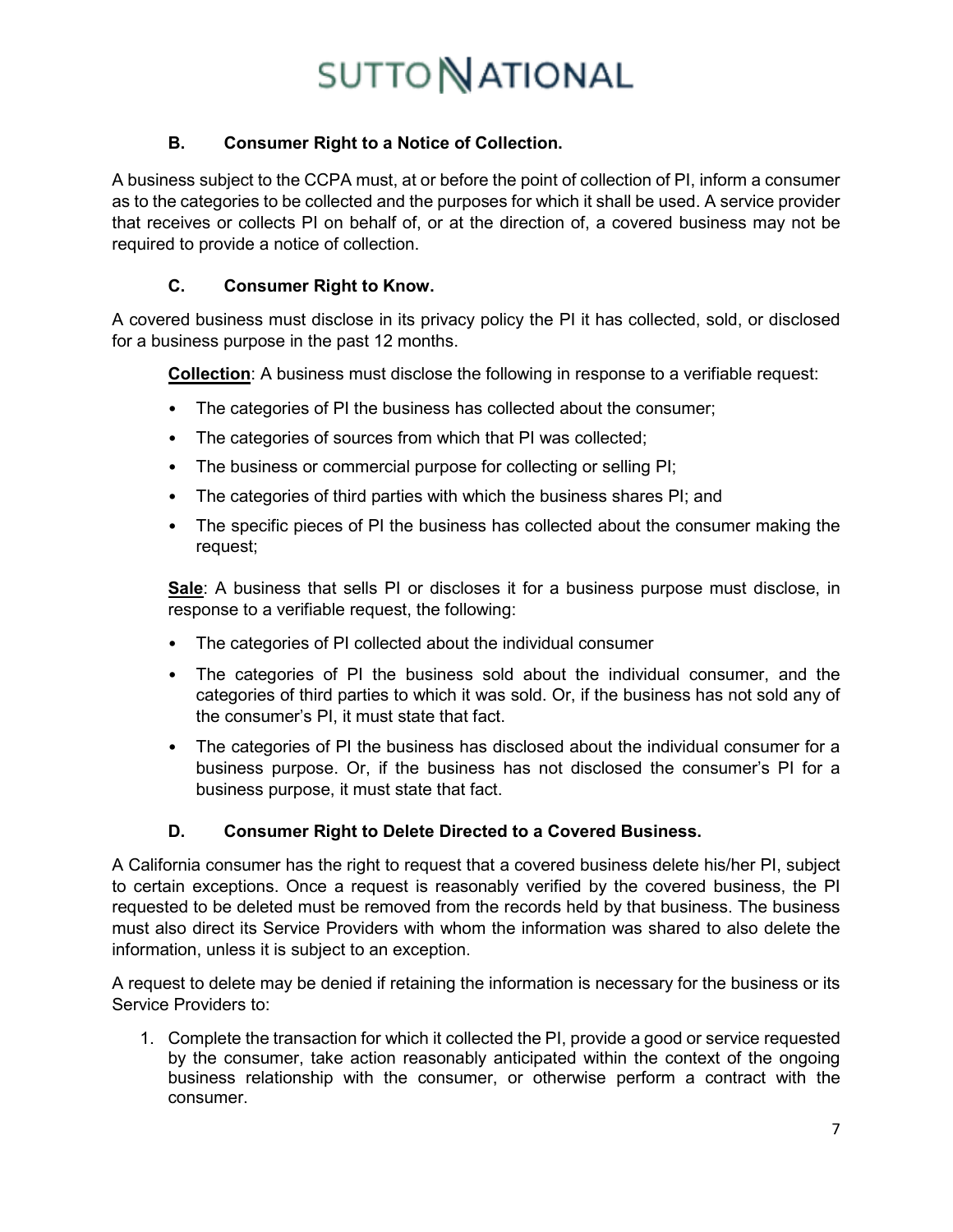- 2. Detect security incidents, protect against malicious, deceptive, fraudulent, or illegal activity, or prosecute those responsible for such activities.
- 3. Debug products to identify and repair errors that impair existing intended functionality.
- 4. Exercise free speech, ensure the right of another consumer to exercise their free speech rights, or exercise another right provided for by law.
- 5. Comply with the California Electronic Communications Privacy Act (Cal. Penal Code § 1546 seq.).
- 6. Engage in public or peer-reviewed scientific, historical, or statistical research in the public interest that adheres to all other applicable ethics and privacy laws, when the information's deletion may likely render impossible or seriously impair the research's achievement, if you previously provided informed consent.
- 7. Enable solely internal uses that are reasonably aligned with consumer expectations based on the consumer's relationship with the business.
- 8. Comply with a legal obligation.
- 9. Make other internal and lawful uses of the information that are compatible with the context in which the consumer provided it.

## **E. Consumer Right to Non-Discrimination.**

A business must not discriminate against a consumer who exercises CCPA rights. A business may charge different prices or provide a different quality of goods or services, but only if the difference is reasonably related to the value provided to the consumer by the consumer's data. A business may offer financial incentives to a consumer for the collection, sale, or deletion of personal information on a prior, opt-in consent basis.

## **F. Consumer Right to Opt-Out.**

A covered business that sells PI to third parties must provide notice to consumers and clearly inform them of the right to opt out of the sale. A business that sells PI also must provide a "Do Not Sell My Personal Information" link on its internet homepage that links to a webpage that enables the consumer to opt out of the sale of his or her PI.

A business is prohibited from selling the PI of a consumer the business knows is less than 16 years of age, unless (for a child between 13 and 16 years of age) the child has affirmatively authorized the sale or (for a child less than 13 years of age) the child's parent or guardian has affirmatively authorized the sale.

# **G. Privacy Policy Requirements.**

A covered business must include the following in its online privacy policy, which should be updated every 12 months:

- A description of consumer CCPA rights, including the right to opt out of the sale of PI and a separate link to a "Do Not Sell My Personal Information" internet webpage if the business sells PI;
- The method(s) by which a CCPA request can be submitted; and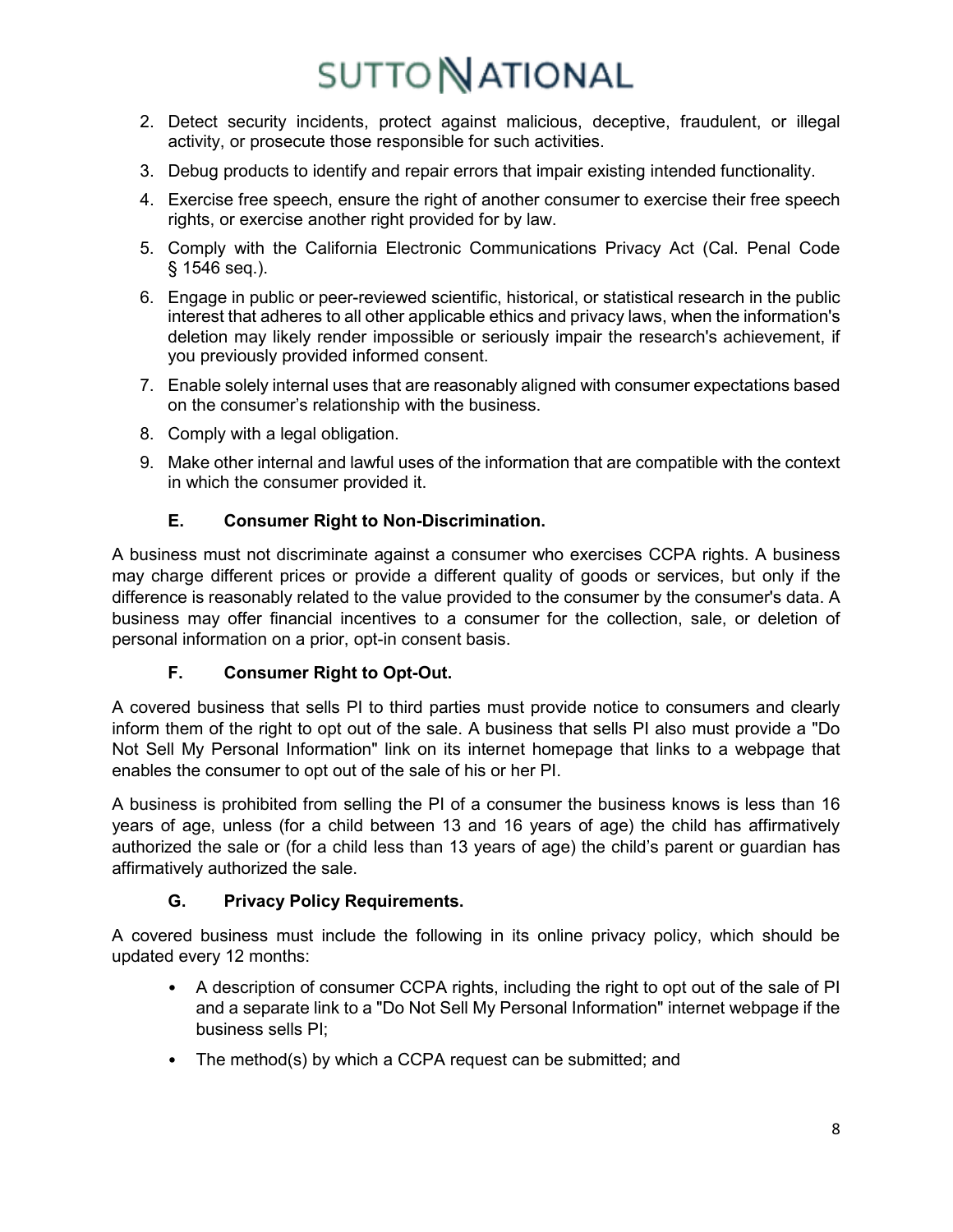• A list of the categories of PI the business has collected, sold, or disclosed for a business purpose in the preceding 12 months.

## **VIII. How Do I Make a CCPA Request?**

## **A. Instructions for Submitting a Request.**

If you are a California consumer and wish to make a CCPA request to us, you may submit your request by:

**Fill out a Form on our Website:** https://suttonnational.com/privacy-requests

## **Call us, Toll-Free, at:** 1-877-201-1125

We will confirm receipt of your request within 10 days of receiving it. The confirmation will provide a ticket number for your request, information about how we will process and attempt to verify your request, and by when you should expect to receive a response.

Note that we are only required to respond to your request to know - for access or data portability – two times in any 12-month period.

We are required to keep records of your CCPA request for at least 24 months, including any assigned ticket number, the request date and nature of the request, the manner in which the request was made, the date and nature of our response, and the basis for the denial of the request if the request is denied in whole or in part.

# **B. We Need to Verify Your CCPA Request.**

We need to be reasonably sure that the person making the request regarding your PI is you, or a representative that you have authorized to make a request on your behalf.

We cannot respond to your request or provide you with PI if we cannot verify your identity or your authority to make a request on behalf of another person. Accordingly, at the time you submit your request, we will request that you provide us certain information, such as your full name, date of birth, and address, that will allow us to attempt to reasonably verify you are either the person about whom we collected PI or an authorized representative of that person.

To the extent possible, we will not ask you for new PI to verify your request but will instead attempt to use the verification data you provide to cross-check information available in existing records. If we are unable to verify your request without requesting new PI, we will delete that new information as soon as practical after processing your CCPA request, except as may be required to comply with the CCPA's request record retention requirements.

You are not required to create an account with us to verify your request. We will only use PI you provide for verification to attempt to verify your identify or your authority to make the request for another person.

Please note that certain requests require different levels of verification, depending on the sensitivity of the information at issue. For example, if you request to know the specific pieces of information we hold, and not just the categories, we will require, in addition to matching data points, your submission of a written declaration under penalty of perjury that you are the consumer whose PI is the subject of the request. In addition, certain pieces of information, such as a social